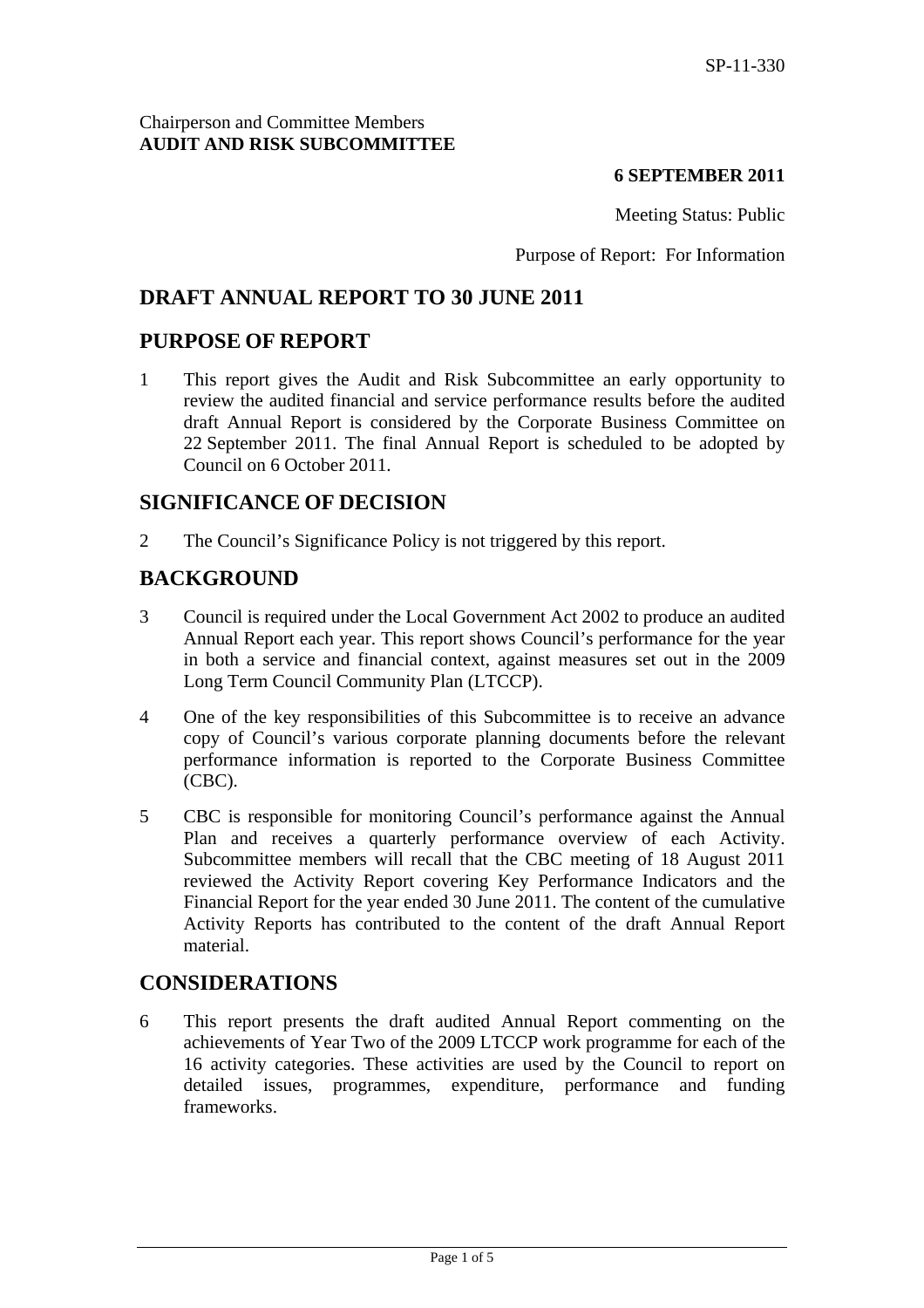| <b>Achievement Category</b>             | <b>Year End Result</b><br>to 30 June 2011 |  |
|-----------------------------------------|-------------------------------------------|--|
| Achieved                                | 97                                        |  |
| Ongoing / On target                     | 16                                        |  |
| Not achieved                            | 15                                        |  |
| Not relevant                            | 8                                         |  |
| No longer required                      | $\mathcal{D}_{\mathcal{A}}$               |  |
| <b>Total Key Performance Indicators</b> | 138                                       |  |

7 The Council's performance overall is graphed within the draft Annual Report attached as Appendix 2. The overall performance is summarised in the following table:

## **Financial Results**

- 8 The organisation's financial performance continued to be managed in line with the Council's overall objectives. Given the impacts of the economic recession on the levels of activity during the year the Council has ended the year in a satisfactory financial position, mainly due to savings in loan servicing costs.
- 9 The draft Annual Report for the year ended 30 June 2011 shows that the Council recorded an operating surplus of \$327,000. This compares to the budgeted operating surplus of \$5.478 million for the 2010/11 year as per the Annual Plan.
- 10 Primarily the lower operating surplus is because in the 2010/11 Annual Plan Council had budgeted a NZTA subsidy of \$5.58 million for the purchase of a property relating to the Western Link Road. Although, a conditional sale and purchase agreement was signed prior to the NZTA's announcement on the Expressway the sale had not been completed as at 30 June 2011. The \$5.58 million budget represents a 90% NZTA subsidy on the proposed purchase price of that property.
- 11 Total Operating Revenue of \$55.069 million was \$4.976 million below the budget of \$60.057 million. This mainly related to the NZTA budgeted capital subsidy of \$5.58 million described above.
- 12 Total Operating Expenditure of \$54.912 million was \$345,000 above the budget of \$54.579. The Total Operating Expenditure includes an unrealised loss of \$1.252 million in the value of Council's interest rate swaps as at 30 June 2011. The loss is an unrealised loss as at 30 June 2011 and only reflects the change in the market valuation of the Council's interest rate swaps between 30 June 2010 and 30 June 2011.
- 13 Council takes out interest rate swaps for the long term to protect Council's exposure to changes in interest rates on its debt levels out to 10 years. As the market interest rates increase, (as they are predicted to do as the economy moves out of recession) the market valuation of Council's interest rate swaps will increase in value and unrealised gains will be reported in the future financial statements. A 1% increase in market interest rates equates to a \$4.538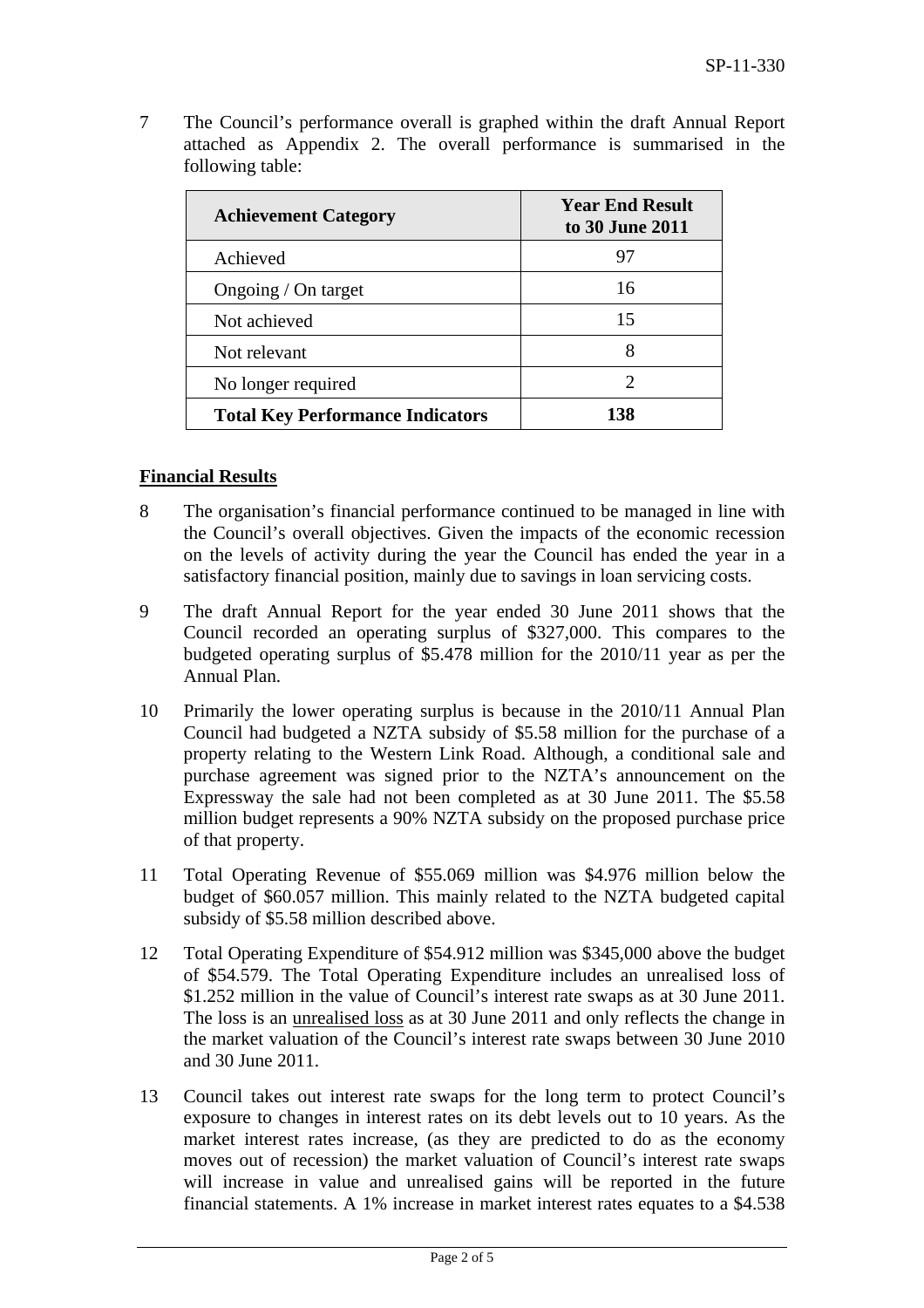million gain in market value of Council's swaps. With market interest rates at historically low levels (2% to 3% below long term averages), there is plenty of potential for large gains in the future. Careful management of interest rate swaps has saved the Council up to \$600,000 over the past 12 months in loan servicing costs.

- 14 There is a rates surplus of \$441,000 as at 30 June 2011 which was reported to the Corporate Business Committee on 18 August 2011. This rates surplus has been partly used to offset the 2011/12 year rates increase and the balance will be used to offset future rates increases.
- 15 The 2010/11 Draft Financial Statistics (Appendix 1 refers) highlight the key financial results achieved for the 2010/11 year.

## Financial Considerations

16 The Council has made budget provision for the fees associated with auditing the draft Annual Report and the costs of publishing the final documents.

#### Legal Considerations

- 17 The draft Annual Report has been prepared to meet the requirements of the Local Government Act 2002. The final Annual Report must contain an auditor's report on whether it meets the requirements of the Local Government Act 2002 (the Act). That audit by Ernst and Young was undertaken in early August 2010.
- 18 The Act also requires that the Council prepare a Summary of the Annual Report. This Summary document will be published in a local newspaper after the Council meeting on 6 October 2011. The Summary must also be audited to ensure that it represents, fairly and consistently, the information regarding the major matters dealt with in the full Annual Report.
- 19 Grant Taylor (Partner, Assurance Standard Services) of Ernst and Young will provide a written comment on the audit process to the 22 September 2011 CBC meeting and he will attend the 6 October 2011 Council meeting to adopt the final Annual Report.

#### Delegation

20 The Audit and Risk Subcommittee has delegated authority to consider this report under the following delegation in the Governance Structure, Section C.2.3:

#### *"Internal Reporting*

*7.4 To review the processes for ensuring the completeness and quality of financial and operational information being provided to Council".* 

#### Consultation

21 Tangata whenua have provided their message for inclusion in this draft report and this will be included in the draft report to be adopted by Council on 6 October 2011.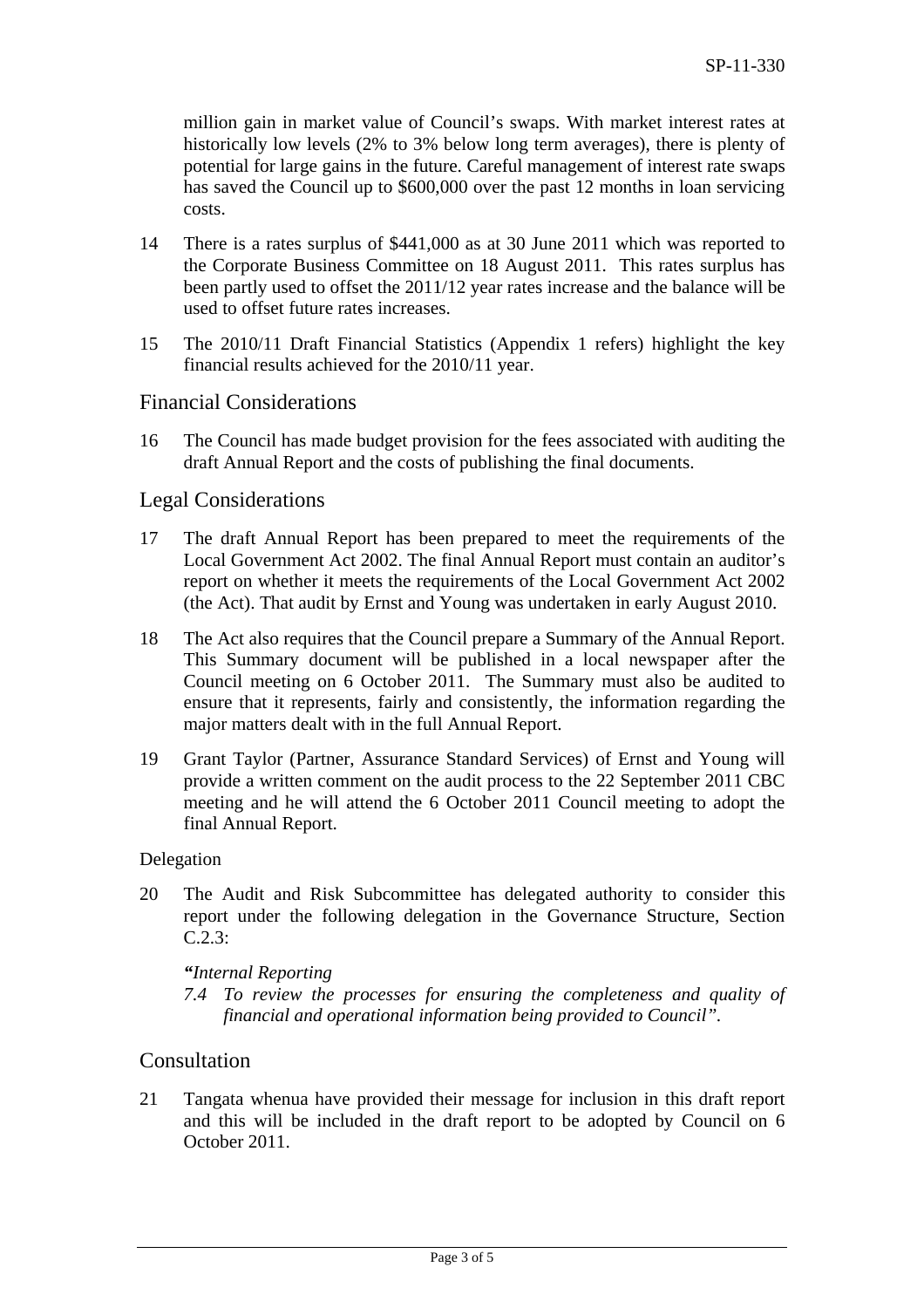## Publicity Considerations

22 Copies of the final Annual Report and the Annual Report Summary will be distributed to a mailing list of people who have indicated their interest. Copies will also be available from Council Service Centres and Libraries as well as on the Council website.

## **CONCLUSION**

23 The Council has ended the year well. It is in a satisfactory financial position considering the challenges of the effects of the economic recession, especially on building control and resource consent revenue. The operating surplus has been achieved mainly through savings in loan servicing costs. The organisation's corporate planning and reporting requirements were completed with the primary achievement being the adoption of the 2011/12 Annual Plan on 23 June 2011.

## **RECOMMENDATIONS**

24 That the Audit and Risk Subcommittee notes that the final version of the Annual Report, subject to any changes requested at this meeting along with final audit adjustments required by Ernst and Young, will be presented to the Corporate Business Committee for consideration on 22 September 2011 and to Council for adoption on 6 October 2011.

#### **Report prepared by:**

**Katrina Shieffelbein** Murray Baxter **Monitoring Officer, Strategy and Partnerships Financial Accountant, Finance** 

**Approved for submission by** 

**Gael Ferguson Warwick Read Group Manager, Strategy and Partnerships Group Manager, Finance** 

#### APPENDICES:

Appendix 1: Draft 2010/11 Financial Statistics

Appendix 2: Draft 2010/11 Annual Report